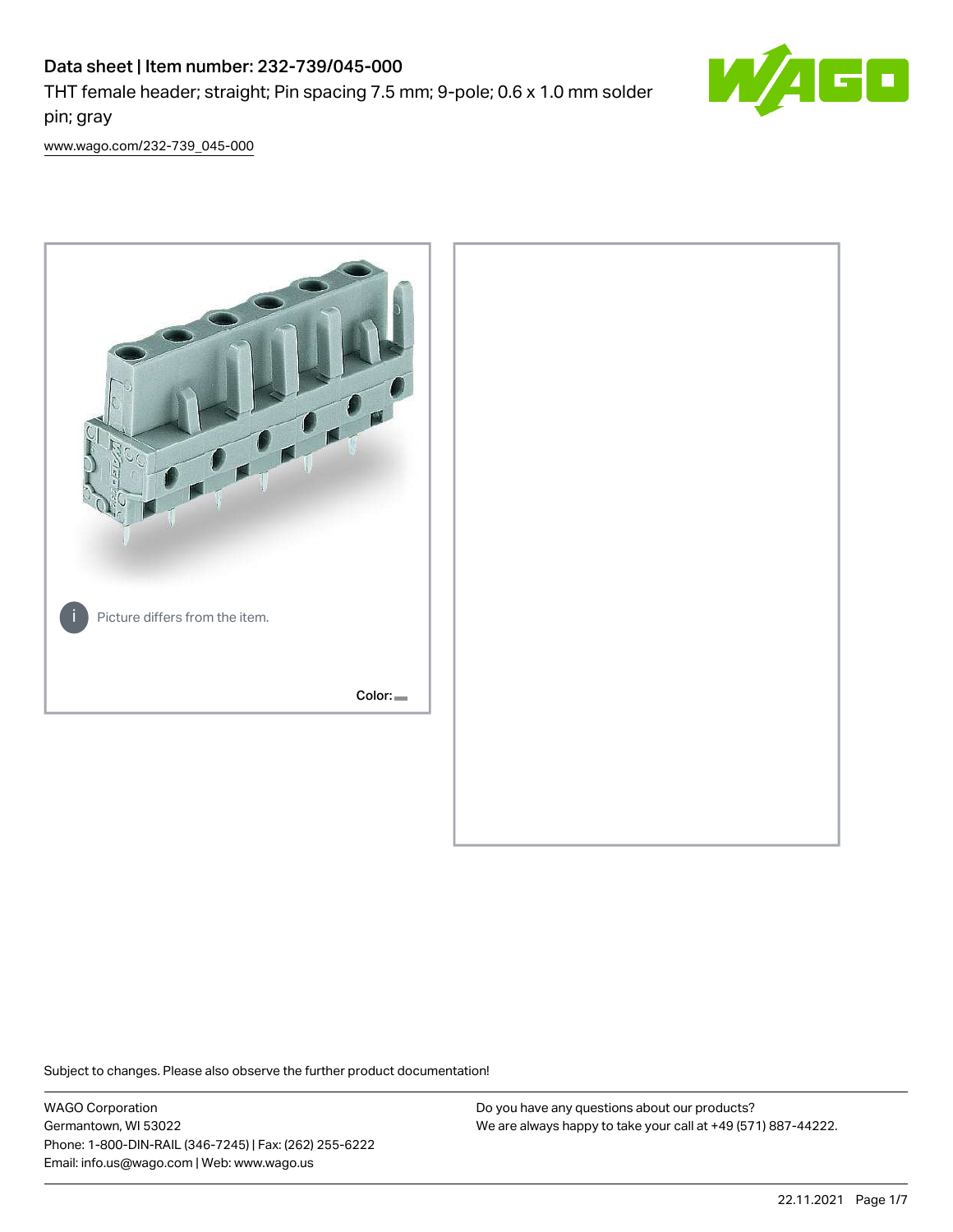

Dimensions in mm

L = (pole no. − 1) x pin spacing + 5 mm + 1.5 mm

2- to 3-pole female connectors – one latch only

#### Item description

- **H** Horizontal or vertical PCB mounting via straight or angled solder pins
- For board-to-board and board-to-wire connections
- Touch-proof PCB outputs  $\blacksquare$
- $\blacksquare$ Easy-to-identify PCB inputs and outputs
- $\blacksquare$ With coding fingers

Subject to changes. Please also observe the further product documentation! Data

WAGO Corporation Germantown, WI 53022 Phone: 1-800-DIN-RAIL (346-7245) | Fax: (262) 255-6222 Email: info.us@wago.com | Web: www.wago.us

Do you have any questions about our products? We are always happy to take your call at +49 (571) 887-44222.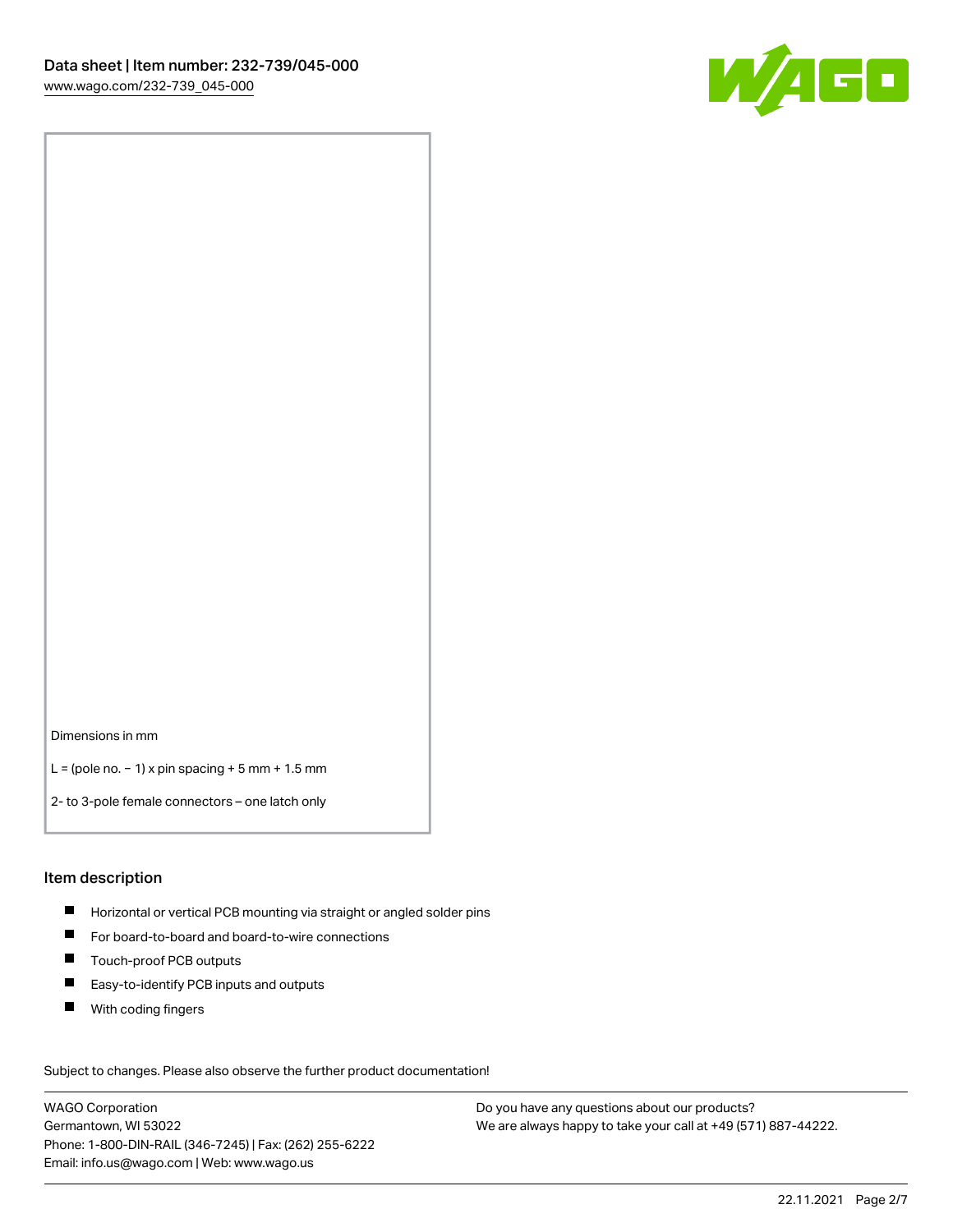

## Data Notes

| Safety information 1 | The <i>MCS – MULTI CONNECTION SYSTEM</i> includes connectors<br>without breaking capacity in accordance with DIN EN 61984. When<br>used as intended, these connectors must not be connected<br>/disconnected when live or under load. The circuit design should<br>ensure header pins, which can be touched, are not live when<br>unmated. |
|----------------------|--------------------------------------------------------------------------------------------------------------------------------------------------------------------------------------------------------------------------------------------------------------------------------------------------------------------------------------------|
| Variants:            | Other pole numbers<br>3.8 mm pin projection for male headers with straight solder pins<br>Gold-plated or partially gold-plated contact surfaces<br>Other versions (or variants) can be requested from WAGO Sales or<br>configured at https://configurator.wago.com/                                                                        |

# Electrical data

### IEC Approvals

| Ratings per                 | IEC/EN 60664-1                                                        |
|-----------------------------|-----------------------------------------------------------------------|
| Rated voltage (III / 3)     | 500 V                                                                 |
| Rated surge voltage (III/3) | 6 kV                                                                  |
| Rated voltage (III/2)       | 630 V                                                                 |
| Rated surge voltage (III/2) | 6 kV                                                                  |
| Nominal voltage (II/2)      | 1000 V                                                                |
| Rated surge voltage (II/2)  | 6 kV                                                                  |
| Rated current               | 12A                                                                   |
| Legend (ratings)            | $(III / 2)$ $\triangle$ Overvoltage category III / Pollution degree 2 |

## UL Approvals

| Approvals per                  | UL 1059 |
|--------------------------------|---------|
| Rated voltage UL (Use Group B) | 300 V   |
| Rated current UL (Use Group B) | 15 A    |
| Rated voltage UL (Use Group D) | 300 V   |
| Rated current UL (Use Group D) | 10 A    |

# Ratings per UL

| Rated voltage UL 1977 | 600 V |
|-----------------------|-------|
| Rated current UL 1977 |       |

Subject to changes. Please also observe the further product documentation!

| <b>WAGO Corporation</b>                                | Do you have any questions about our products?                 |
|--------------------------------------------------------|---------------------------------------------------------------|
| Germantown, WI 53022                                   | We are always happy to take your call at +49 (571) 887-44222. |
| Phone: 1-800-DIN-RAIL (346-7245)   Fax: (262) 255-6222 |                                                               |
| Email: info.us@wago.com   Web: www.wago.us             |                                                               |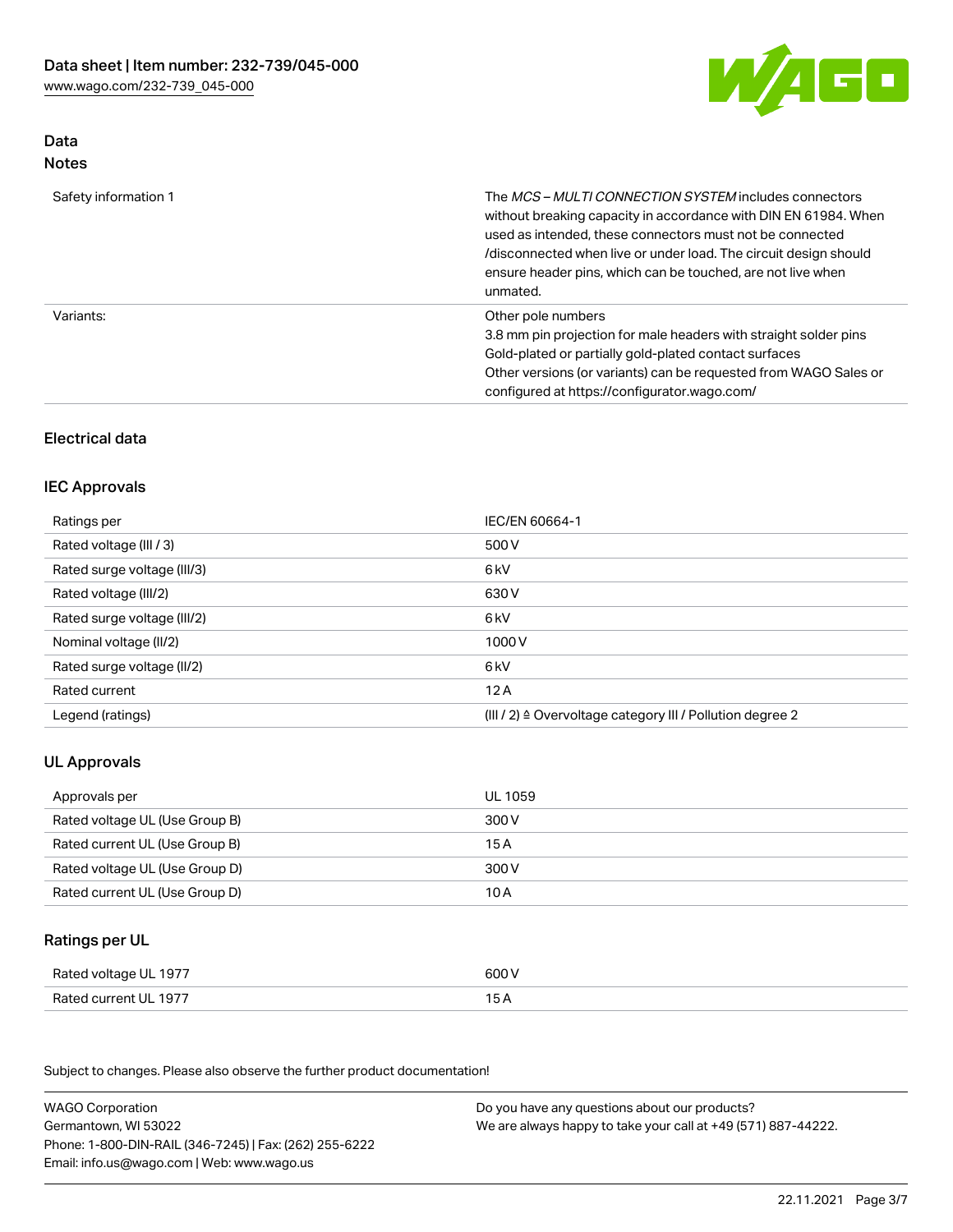

## CSA Approvals

| Approvals per                   | CSA   |
|---------------------------------|-------|
| Rated voltage CSA (Use Group B) | 300 V |
| Rated current CSA (Use Group B) | 15 A  |
| Rated voltage CSA (Use Group D) | 300 V |
| Rated current CSA (Use Group D) | 10 A  |

# Connection data

| Total number of potentials |  |
|----------------------------|--|
| Number of connection types |  |
| Number of levels           |  |

#### Connection 1

| Number of poles |  |  |
|-----------------|--|--|
|-----------------|--|--|

# Physical data

| Pin spacing                          | 7.5 mm / 0.295 inch   |
|--------------------------------------|-----------------------|
| Width                                | 66.5 mm / 2.618 inch  |
| Height                               | 22.05 mm / 0.868 inch |
| Height from the surface              | 18.25 mm / 0.719 inch |
| Depth                                | 11.6 mm / 0.457 inch  |
| Solder pin length                    | 3.8 <sub>mm</sub>     |
| Solder pin dimensions                | $0.6 \times 1$ mm     |
| Drilled hole diameter with tolerance | $1.3$ $(+0.1)$ mm     |

## Plug-in connection

| Contact type (pluggable connector) | Female header |
|------------------------------------|---------------|
| Connector (connection type)        | for PCB       |
| Mismating protection               | No            |
| Mating direction to the PCB        | $90^{\circ}$  |
| Locking of plug-in connection      | Without       |

## PCB contact

| PCB Contact            | THT                                        |
|------------------------|--------------------------------------------|
| Solder pin arrangement | over the entire female connector (in-line) |

Subject to changes. Please also observe the further product documentation!

| <b>WAGO Corporation</b>                                | Do you have any questions about our products?                 |
|--------------------------------------------------------|---------------------------------------------------------------|
| Germantown, WI 53022                                   | We are always happy to take your call at +49 (571) 887-44222. |
| Phone: 1-800-DIN-RAIL (346-7245)   Fax: (262) 255-6222 |                                                               |
| Email: info.us@wago.com   Web: www.wago.us             |                                                               |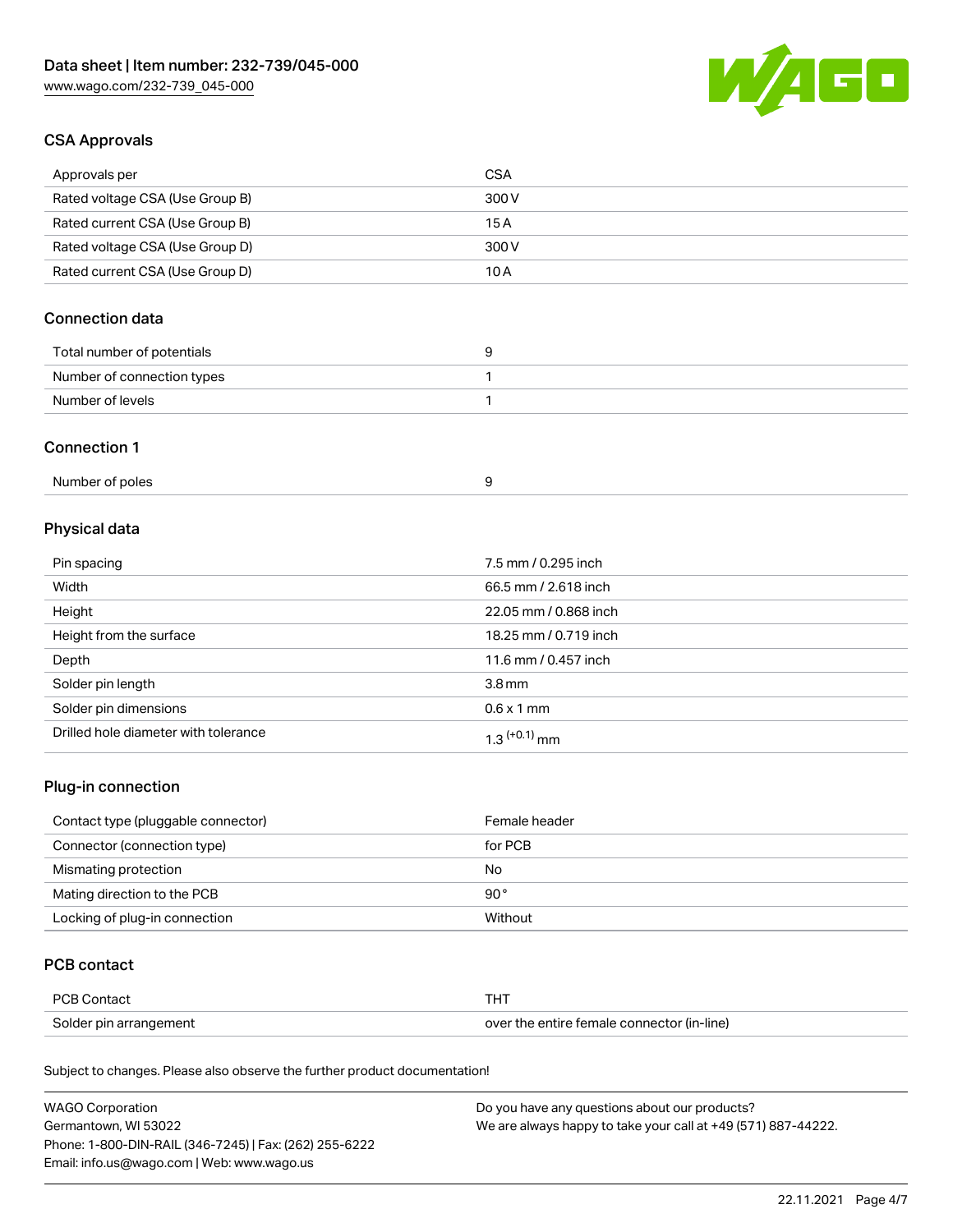

Number of solder pins per potential 1

#### Material data

| Color                       | gray             |
|-----------------------------|------------------|
| Material group              |                  |
| Insulation material         | Polyamide (PA66) |
| Flammability class per UL94 | V <sub>0</sub>   |
| Contact material            | Copper alloy     |
| Contact plating             | tin-plated       |
| Fire load                   | 0.195 MJ         |
| Weight                      | 9.9 g            |

#### Environmental requirements

| Limit temperature range<br>. | . +85 °C<br>-60 |  |
|------------------------------|-----------------|--|
|------------------------------|-----------------|--|

## Commercial data

| Product Group         | 3 (Multi Conn. System) |
|-----------------------|------------------------|
| PU (SPU)              | 25 Stück               |
| Packaging type        | box                    |
| Country of origin     | DE                     |
| <b>GTIN</b>           | 4044918579858          |
| Customs tariff number | 85366990990            |

### Approvals / Certificates

#### Ship Approvals

| Logo                     | Approval                  | <b>Additional Approval Text</b> | Certificate<br>name |
|--------------------------|---------------------------|---------------------------------|---------------------|
| Ø                        | BV<br>Bureau Veritas S.A. | IEC 60998                       | 11915/D0<br>BV      |
| <b>BUREAU</b><br>VERITAS |                           |                                 |                     |

#### UL-Approvals

 $\mathbf{A}$ 

|      |                                |                                 | Certificate |
|------|--------------------------------|---------------------------------|-------------|
| Logo | Approval                       | <b>Additional Approval Text</b> | name        |
|      | UR                             | <b>UL 1059</b>                  | E45172      |
| Б    | Underwriters Laboratories Inc. |                                 |             |

Subject to changes. Please also observe the further product documentation!

| <b>WAGO Corporation</b>                                | Do you have any questions about our products?                 |
|--------------------------------------------------------|---------------------------------------------------------------|
| Germantown. WI 53022                                   | We are always happy to take your call at +49 (571) 887-44222. |
| Phone: 1-800-DIN-RAIL (346-7245)   Fax: (262) 255-6222 |                                                               |
| Email: info.us@wago.com   Web: www.wago.us             |                                                               |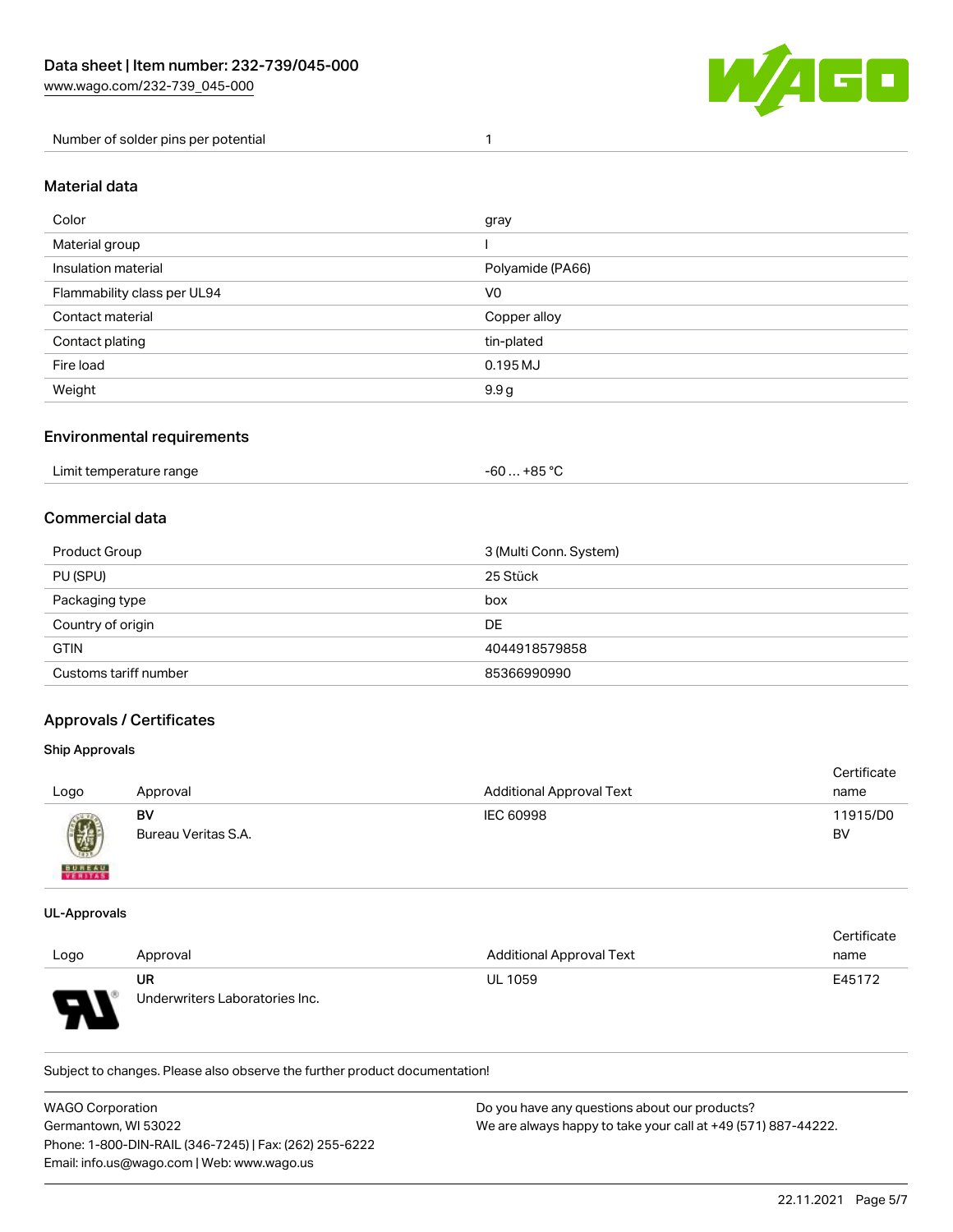



UR Underwriters Laboratories Inc. UL 1977 **E 45171** 

# Counterpart

| Item no.731-609                                                                                                        | www.wago.com/731-609 |
|------------------------------------------------------------------------------------------------------------------------|----------------------|
| 1-conductor male connector; CAGE CLAMP®; 2.5 mm <sup>2</sup> ; Pin spacing 7.5 mm; 9-pole; 2,50 mm <sup>2</sup> ; gray |                      |

### Optional accessories

#### Testing accessories

|                               | Testing accessories                                                                                                                                                    |            |                      |                      |
|-------------------------------|------------------------------------------------------------------------------------------------------------------------------------------------------------------------|------------|----------------------|----------------------|
|                               | Item no.: 210-136<br>Test plug; 2 mm Ø; with 500 mm cable                                                                                                              |            | www.wago.com/210-136 |                      |
|                               | Item no.: 231-662<br>Test plugs for female connectors; for 7.5 mm and 7.62 mm pin spacing; 2,50 mm <sup>2</sup> ; light gray                                           |            |                      | www.wago.com/231-662 |
| <b>Downloads</b>              |                                                                                                                                                                        |            |                      |                      |
| Documentation                 |                                                                                                                                                                        |            |                      |                      |
| <b>Additional Information</b> |                                                                                                                                                                        |            |                      |                      |
| Technical explanations        |                                                                                                                                                                        | 2019 Apr 3 | pdf<br>2.0 MB        | Download             |
| <b>CAD files</b>              |                                                                                                                                                                        |            |                      |                      |
| PCB Design                    |                                                                                                                                                                        |            |                      |                      |
|                               | Symbol and Footprint 232-739/045-000                                                                                                                                   |            | <b>URL</b>           | Download             |
|                               | CAx data for your PCB design, consisting of "schematic symbols and PCB footprints",<br>allow easy integration of the WAGO component into your development environment. |            |                      |                      |
| Supported formats:            |                                                                                                                                                                        |            |                      |                      |
|                               | Accel EDA 14 & 15                                                                                                                                                      |            |                      |                      |
| H                             |                                                                                                                                                                        |            |                      |                      |
| H.                            | Altium 6 to current version                                                                                                                                            |            |                      |                      |

| <b>WAGO Corporation</b>                                | Do you have any questions about our products?                 |
|--------------------------------------------------------|---------------------------------------------------------------|
| Germantown, WI 53022                                   | We are always happy to take your call at +49 (571) 887-44222. |
| Phone: 1-800-DIN-RAIL (346-7245)   Fax: (262) 255-6222 |                                                               |
| Email: info.us@wago.com   Web: www.wago.us             |                                                               |